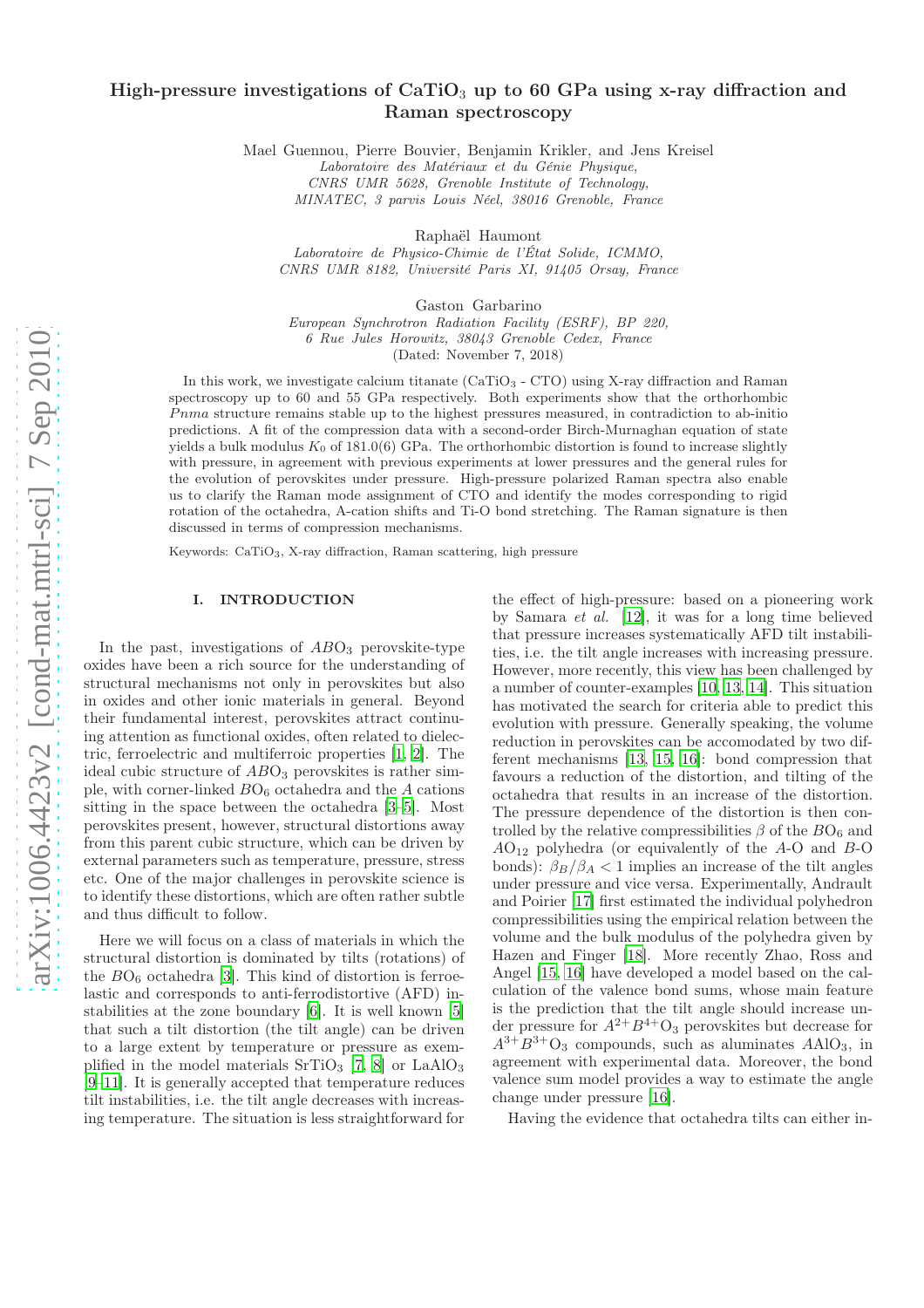

<span id="page-1-0"></span>Figure 1: (a) Polarized light micrograph of a slice cut from the as-grown crystal, showing large ferroelastic domains. (b) Picture of the pressure chamber at 60 GPa during the X-ray diffraction experiment. (c) Example of a diffraction pattern integrated over the full angular range with peak indexing.

crease or decrease with increasing pressure, it is now interesting to ask if there are perovskites in which the tilt angle does not change with pressure, but where the compression is largely dominated by bond compression, and up to what point such structures can remain stable. To the best of our knowledge, the search for such materials has until now received only little attention, with the notable exceptions of  $CaTiO<sub>3</sub>$  (CTO) and  $CaGeO<sub>3</sub>$  [\[19](#page-10-9)] whose tilt angles and spontaneous strains show only little variations up to 10 GPa. CTO has been in the past often investigated both at low temperatures for its intriguing dielectric properties [\[20\]](#page-10-10) and at high pressures and temperatures for its suggested analogy with geologically relevant perovskites such as  $MgSiO<sub>3</sub>$  [\[21\]](#page-10-11). Previous investigations at high pressure have been carried out using Raman spectroscopy up to 26 GPa [\[21\]](#page-10-11) and X-ray diffraction in various pressure ranges [\[19,](#page-10-9) [22](#page-10-12), [23\]](#page-10-13). Although Xiong et al. [\[22](#page-10-12)] have claimed a transition to a hexagonal phase at approximately 10 GPa, this has not been confirmed by either the Raman scattering experiment by Gillet et al. [\[21\]](#page-10-11), or the diffraction experiment by Wu et al. [\[23\]](#page-10-13).

In this work we carry out experiments on CTO single crystals at room temperature (RT) by using Raman scattering and X-ray diffraction. The general aim of our study is to follow and interpret the structural distortions up to high pressure, and more specifically: (i) to clarify the presence of a theoretically predicted [\[24\]](#page-10-14) and experimentally disputed [\[21](#page-10-11)[–23\]](#page-10-13) pressure-induced phase transition and (ii) to explore the compression mechanisms at very high pressure up to 60 GPa.

#### II. EXPERIMENTAL DETAILS

 $CaTiO<sub>3</sub>$  single crystals were grown by the floating-zone technique, with powders of  $CaCO<sub>3</sub>$  and TiO<sub>2</sub> (99.9% purity) as starting materials. The as-grown crystals showed a clear domain structure visible under polarized light, with approximately 100  $\mu$ m sized domains (figure [1\(](#page-1-0)a)). The samples used for the experiments were polished to a thickness of about 10 µm with a lateral extension of 10 to 30 µm and did not show any domain structure, neither under polarized light nor in the diffraction patterns. All experiments were performed in diamond-anvil cells (DAC) with various pressure transmitting media, as detailed in the following. The cells have the Boehler-Almax diamond design with a cullet of  $300 \mu m$ . The pressure chamber was sealed by a stainless steel gasket pre-indented to a thickness of about 40 µm. We checked by measuring the gasket thickness after the experiment that the pressure chamber was always larger than the crystal in order to rule out any bridging of the diamonds by the sample. A picture of the pressure chamber at 60 GPa is shown in figure [1\(](#page-1-0)b).

X-ray diffraction experiments were performed on the ID27 beamline at the ESRF. The beam was monochromatic with a wavelength of 0.3738 Å selected by an iodine K-edge filter and focused to a beam size of about  $3 \mu m$ . The signal was collected in the rotating crystal geometry  $(-30 \degree \leq \omega \leq 30 \degree)$  on a marCCD detector. The crystal has its c axis close to the DAC axis, as can be infered from the indexed pattern given in figure  $1(c)$ . A precise calibration of the detector parameters was performed with a reference silicon powder. Helium was used as a pressure transmitting medium. The fluorescence of ruby was used as a pressure gauge [\[25\]](#page-10-15). During our experiments, we have carefully followed the splitting between the two fluorescence lines R1 and R2 of ruby: the splitting was approximately 1.40 nm at ambient conditions and drifted slightly under pressure up to a maximum of 1.50 nm at the highest pressure measured.

Raman scattering experiments were performed with neon as a pressure transmitting medium. The spectra were recorded on a Labram spectrometer with a low frequency cutoff at  $100 \text{ cm}^{-1}$ . The exciting laser line was the Argon at 514.5 nm. The laser power was kept at 10 mW on the DAC to avoid heating of the sample.

# III. X-RAY DIFFRACTION

At ambient conditions, CTO is orthorhombic with space group  $Pnma$  [\[26](#page-10-16)]. The oxygen octahedra are tilted along the three directions of the cubic perovskite unit cell, with a tilt system  $a^-b^+a^-$  using Glazer's notation [\[3](#page-9-2)[–5\]](#page-9-3). The presence of twins is rather common in  $Pnma$  perovskites in general and may complicate considerably the analysis of the diffraction pattern. In our case however, the analysis of the superstructure reflections corresponding to the tilts revealed that our crystal was a single domain crystal, with only very weak reflections arising from a possible twin. The diffraction spots could therefore be indexed unambiguously in the  $Pnma$  space group. The diffraction pattern did not show any major change over the entire pressure range investigated and the same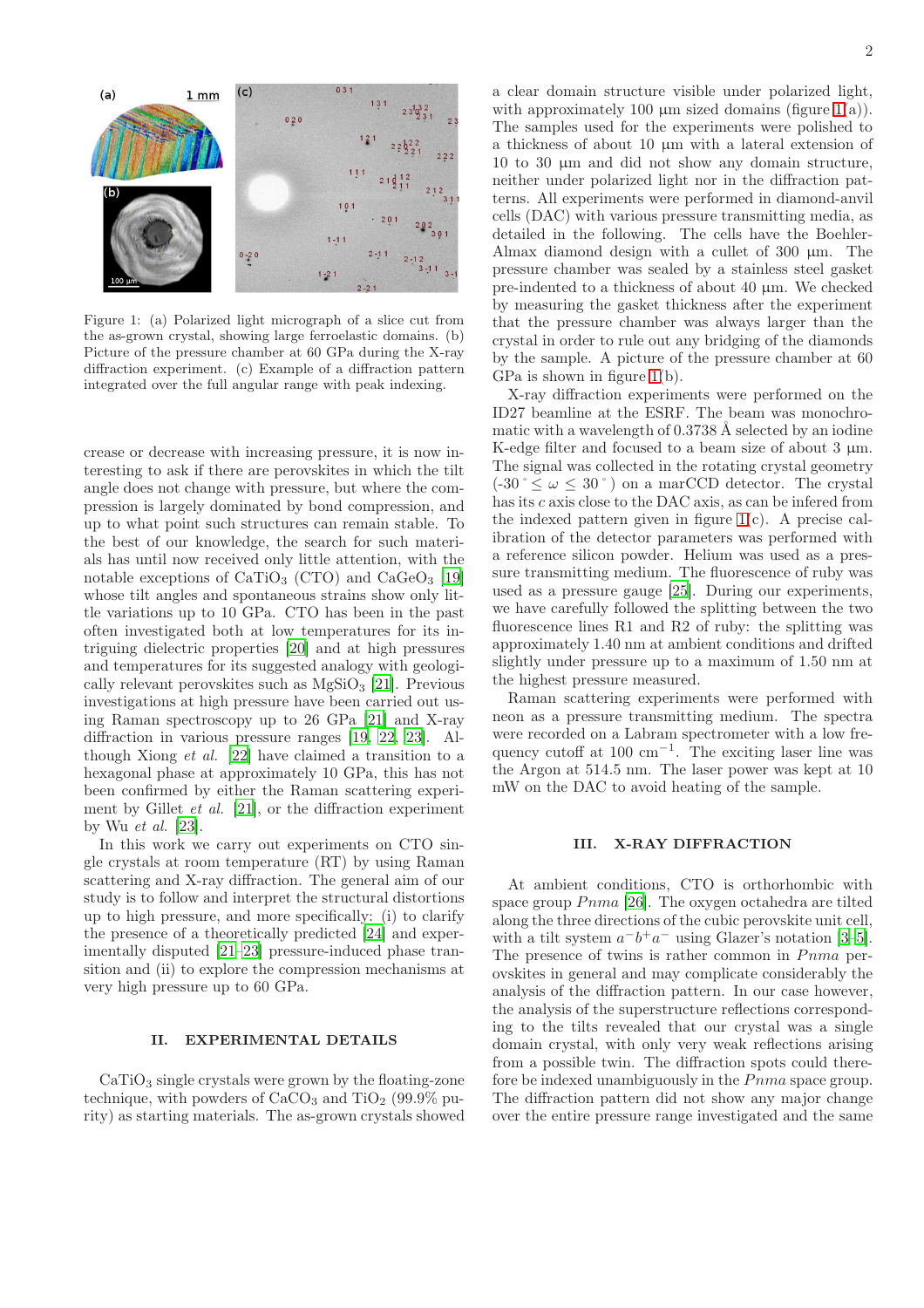|    | ٠<br>۰. |    |   |
|----|---------|----|---|
| ×  |         |    | C |
|    |         |    |   |
|    |         |    |   |
| v. |         | ۰, | ٦ |

| $\overline{P}$ (GPa) | $a_{\rm pc}$ (A) | $b_{\rm pc}$ (A)        | (A)<br>$c_{\rm pc}$ |
|----------------------|------------------|-------------------------|---------------------|
| 0.19(20)             | 3.8448(10)       | $\overline{3.8201(12)}$ | 3.7990(32)          |
| 0.81(11)             | 3.8402(10)       | 3.8161(12)              | 3.7945(34)          |
| 2.19(17)             | 3.8311(13)       | 3.8049(15)              | 3.7842(39)          |
| 3.14(11)             | 3.8241(8)        | 3.8000(10)              | 3.7785(27)          |
| 4.77(26)             | 3.8136(10)       | 3.7898(12)              | 3.7668(31)          |
| 6.20(23)             | 3.8047(9)        | 3.7793(10)              | 3.7576(28)          |
| 7.74(21)             | 3.7954(10)       | 3.7705(12)              | 3.7490(33)          |
| 9.38(9)              | 3.7855(10)       | 3.7612(11)              | 3.7391(31)          |
| 10.37(12)            | 3.7803(10)       | 3.7568(11)              | 3.7330(33)          |
| 12.08(22)            | 3.7710(8)        | 3.7469(10)              | 3.7230(28)          |
| 13.94(21)            | 3.7612(8)        | 3.7362(9)               | 3.7133(27)          |
| 16.14(19)            | 3.7498(8)        | 3.7253(10)              | 3.7025(28)          |
| 18.19(22)            | 3.7394(8)        | 3.7147(10)              | 3.6912(28)          |
| 20.40(24)            | 3.7292(8)        | 3.7037(10)              | 3.6807(27)          |
| 22.46(23)            | 3.7198(8)        | 3.6940(10)              | 3.6704(27)          |
| 24.64(30)            | 3.7093(9)        | 3.6838(9)               | 3.6612(29)          |
| 27.36(6)             | 3.6984(7)        | 3.6733(9)               | 3.6489(26)          |
| 28.68(16)            | 3.6928(7)        | 3.6683(9)               | 3.6428(25)          |
| 30.78(20)            | 3.6838(7)        | 3.6606(9)               | 3.6342(26)          |
| 32.79(22)            | 3.6767(7)        | 3.6518(9)               | 3.6252(24)          |
| 34.75(17)            | 3.6699(7)        | 3.6437(9)               | 3.6166(24)          |
| 36.53(14)            | 3.6623(7)        | 3.6366(9)               | 3.6102(24)          |
| 38.14(16)            | 3.6544(7)        | 3.6285(9)               | 3.6025(24)          |
| 40.00(14)            | 3.6484(7)        | 3.6195(9)               | 3.5978(24)          |
| 42.28(20)            | 3.6437(7)        | 3.6128(8)               | 3.5794(23)          |
| 44.19(6)             | 3.6364(7)        | 3.6068(9)               | 3.5724(23)          |
| 46.64(14)            | 3.6291(7)        | 3.6003(8)               | 3.5608(22)          |
| 49.40(14)            | 3.6198(7)        | 3.5930(8)               | 3.5487(23)          |
| 51.61(22)            | 3.6128(7)        | 3.5866(8)               | 3.5398(22)          |
| 54.54(21)            | 3.6049(7)        | 3.5781(8)               | 3.5249(22)          |
| 57.05(20)            | 3.5983(7)        | 3.5713(8)               | 3.5143(23)          |

<span id="page-2-0"></span>Table I: Lattice parameters as a function of pressure, given as pseudo-cubic lattices parameters related to the orthorhombic parameters  $a_0$ ,  $b_0$  and  $c_0$  by  $a_{\rm pc} = a_0/\sqrt{2}$ ,  $b_{\rm pc} = b_0/2$  and  $c_{\rm pc} = c_{\rm o}/\sqrt{2}$ . The pressure can be considered hydrostatic up to 40 GPa only (see text).

indexation was used throughout the experiment. The lattice parameters were determined by a least squares fit to the positions of the observed peaks performed with the program UnitCell [\[27\]](#page-10-17). For each pressure, about 100 peak positions were refined, covering d-spacings down to 1.067 Å. The lattice constants are reported in table [I.](#page-2-0)

We followed carefully the width of the diffraction peaks under pressure. Some peaks showed a marked broadening between 40 and 60 GPa, as shown in figure [2](#page-2-1) (top), associated to a very slight anomaly in the evolution of the volume and lattice parameters. Alhough it is tempting to interpret this behaviour as the signature of a subtle phase change, not uncommon in perovskites, we note that this change is not associated to any change neither in the diffraction pattern (in terms of emergence/vanishing of diffraction lines), nor in the Raman spectra as will be detailed in the next section. After a comparison with a second data set recorded with neon as a pressure transmitting medium (not shown here), we attributed this change to the onset of non-hydrostatic stress, similar to



<span id="page-2-1"></span>Figure 2: (top) Width of Bragg peaks, averaged over selected reflections. (bottom) Evolution of the relative volume with pressure, together with the equation of state calculated by Ross [\[19\]](#page-10-9) (dotted line) and from this work (solid line). The vertical line marks the onset of non hydrostatic stress. Only data below this limit were used for the determination of the equation of state.

the observations reported by Downs et al. on monoclinic aegirine [\[28](#page-10-18)]. Details of this analysis and information that can be learned about the stress anisotropy in the cell will be detailed elsewhere. For the purpose of this work, we shall retain that (i) the  $Pnma$  structure is stable up to 60 GPa and (ii) the pressure can be considered hydrostatic up to 40 GPa only for this experiment.

The evolution of the volume with pressure at room temperature is reported in figure [2.](#page-2-1) In the so-called  $F-f$ plot [\[29](#page-10-19)] (not shown), our data between 0 and 40 GPa can be represented by a straight horizontal line, indicating that the data can be satisfactorily fitted by a secondorder Birch-Murnaghan equation of state (EoS). The fit was performed by the program EoSFit [\[30\]](#page-10-20). This fit yields a bulk mudulus of  $K_0 = 181.0(6)$  GPa for a pseudo-cubic volume  $V_0 = 55.830(17)$   $\AA^3$  and a constrained value of  $K'_0 = 4$ . The same procedure was used to determine the compressibilities of the three axes. Similarly, a secondorder Birch-Murnaghan EoS was found sufficient in all cases. We find  $K_a = 185.8(1.0)$  GPa,  $K_b = 182.6(1.1)$ GPa and  $K_c = 174.5(2.3)$  GPa.

In table [II,](#page-3-0) we compare our parameters of the EoS with previous results. The values reported by Ross and Angel [\[19\]](#page-10-9) were recorded on a single crystal up to 10 GPa. They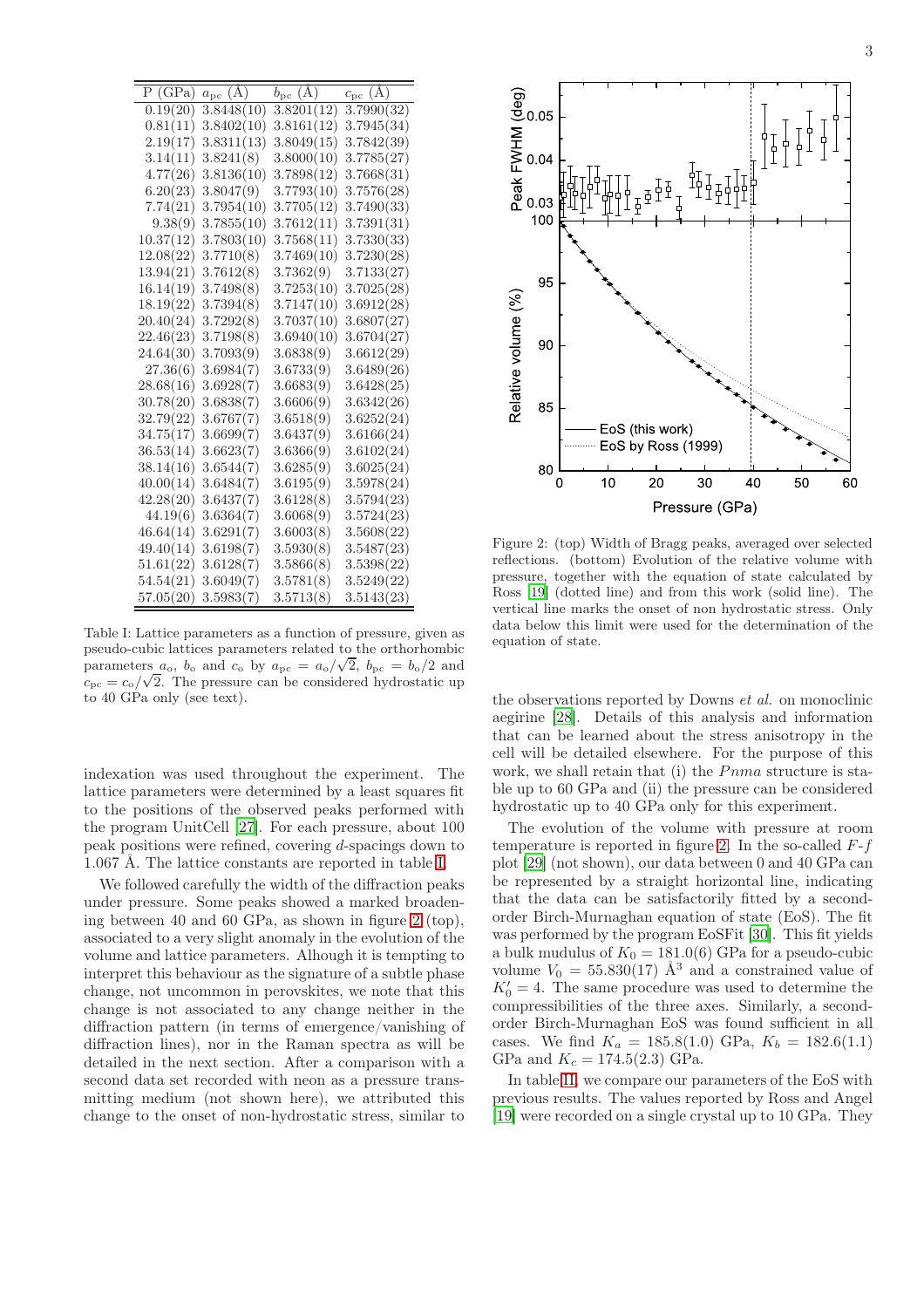|          | This work        | Ref. [19]  | Ref. [22] | Ref. [23] |
|----------|------------------|------------|-----------|-----------|
|          | eq. $BM2$        | BM3        | BM3       | М         |
|          | $K_0$ 181.0(6)   | 170.9(1.4) | 210(7)    | 222(9)    |
| $K_0'$ 4 |                  | 6.6(03)    | 5.6       |           |
|          | eq. BM2          | М          |           |           |
|          | $K_a$ 185.8(1.0) | 168.3(1.9) |           |           |
| $K'_a$ 4 |                  | 7.0(4)     |           |           |
|          | $K_b$ 182.6(1.1) | 175.3(1.5) |           |           |
| $K'_b$ 4 |                  | 6.6(3)     |           |           |
|          | $K_c$ 174.5(2.3) | 168.7(2.1) |           |           |
| $K_c'$   |                  | 5.7(5)     |           |           |

<span id="page-3-0"></span>Table II: Parameters of the equation of state (EoS) from this work compared to the values determined by Ross and Angel [\[19\]](#page-10-9), Xiong et al. [\[22\]](#page-10-12) and Wu et al. [\[23](#page-10-13)]. The EoS is indicated as follows:  $M =$ Murnaghan EoS, BMi = i<sup>th</sup>-order Birch-Murnaghan EoS. Values in italic indicate parameters that are either unrefined or implied by the model used.

have found  $V_0 = 55.941(4)$   $\AA^3$ ,  $K_0 = 170.9(14)$  GPa, and  $K' = 6.6(3)$  from the fit of the P-V data with a thirdorder Birch-Murnaghan EoS. Although this result is in very good agreement with previous determination of  $K_0$ by ultrasonic measurements (see Ref. [\[19\]](#page-10-9) and references therein), this equation of state extrapolated up to 40 GPa does not reproduce our experimental data at high pressures (figure [2\)](#page-2-1). The fit to our data yields different values with a bulk modulus  $K_0$  exceeding by 10 GPa (6%) the value given by Ross. This difference might be explained by the fact that they used P-V data up to 10 GPa to constrain their EoS, whereas we used values up to 40 GPa. A fit of our data up to 10 GPa only yields  $K_0 = 172(3)$ GPa and  $K'_0 = 5.1(7)$ , in agreement with the results by Ross. On the other hand, our values are far from Xiong et al. [\[22](#page-10-12)], probably because of the relative inaccuracy of the lattice parameters derived from their experiment in non-hydrostatic conditions. The same limitations apply to the result by Wu et al. [\[23\]](#page-10-13), obtained from a fit to a Murnaghan equation of state, which is known to be inappropriate for large compressions.

The values for the axial compressibilities are also reported in table [II](#page-3-0) and compared to the values by Ross and Angel. All values are slightly higher than their results, consistent with the higher bulk modulus. We find however that the least compressible of the three axes is the  $a$  axis, and not the  $b$  axis as reported in [\[19\]](#page-10-9). This disagreement should be taken with care, given the fact that the degree of anisotropic compression remains very small. This may have an influence on the estimation of the pressure-induced distortion, as will be discussed later.

For the purpose of estimating the tilt angles from diffraction data, it is useful to recall how the tilt system in Pnma perovskites can be described: rather than with Glazer's tilt system, two tilt angles  $\phi$  and  $\theta$  are often used, representing tilts around the [010] and [101]



<span id="page-3-2"></span>Figure 3: (top) Pressure dependence of spontaneous strains under pressure. (bottom) Evolution of the  $\alpha_i$  angles under pressure, as calculated from equation [\(2\)](#page-3-1). The dotted line is a linear fit to the data.

directions respectively, relative to the pseudo-cubic axes, as defined by Zhao [\[5](#page-9-3), [31,](#page-10-21) [32](#page-10-22)]. Alternatively, the two symmetry-independent Ti-O1-Ti  $(\alpha_1)$  and Ti-O2-Ti  $(\alpha_2)$ angles can be used. Experimentally, tilt angles are best determined from atomic positions obtained by full structural refinements. Under the assumption of undistorted octahedra, these angles can be calculated from the lattice parameters only, using the following geometrical relations  $(Pnma$  settings):

$$
\begin{array}{rcl}\n\cos \phi &=& c\sqrt{2}/b \\
\cos \theta &=& c/a\n\end{array} \tag{1}
$$

The  $\alpha_i$  angles can in turn be calculated from [\[5](#page-9-3)]:

<span id="page-3-1"></span>
$$
\cos \theta = \cos\{(180 - \alpha_1)/2\}
$$
  
\n
$$
\cos \phi = \cos\{(180 - \alpha_2)/2\}/\sqrt{\cos \theta}
$$
\n(2)

With this parametrization, an increase of the distortion corresponds to a decrease of the angles  $\alpha_i$ . At ambient conditions, the angles calculated from the atomic po-sitions found in Ref. [\[26\]](#page-10-16) are  $\phi = 8.9$ °,  $\theta = 11.6$ °,  $\alpha_1 = 156.8\,^\circ$  and  $\alpha_2 = 155.8\,^\circ$  .

We calculated the tilt angles from the experimental lattice constants using the geometrical equations [\(2\)](#page-3-1). Those relations are known to underestimate the actual tilt angles determined from atomic positions [\[5](#page-9-3)], so we additionally rescaled the values so as to match the angles at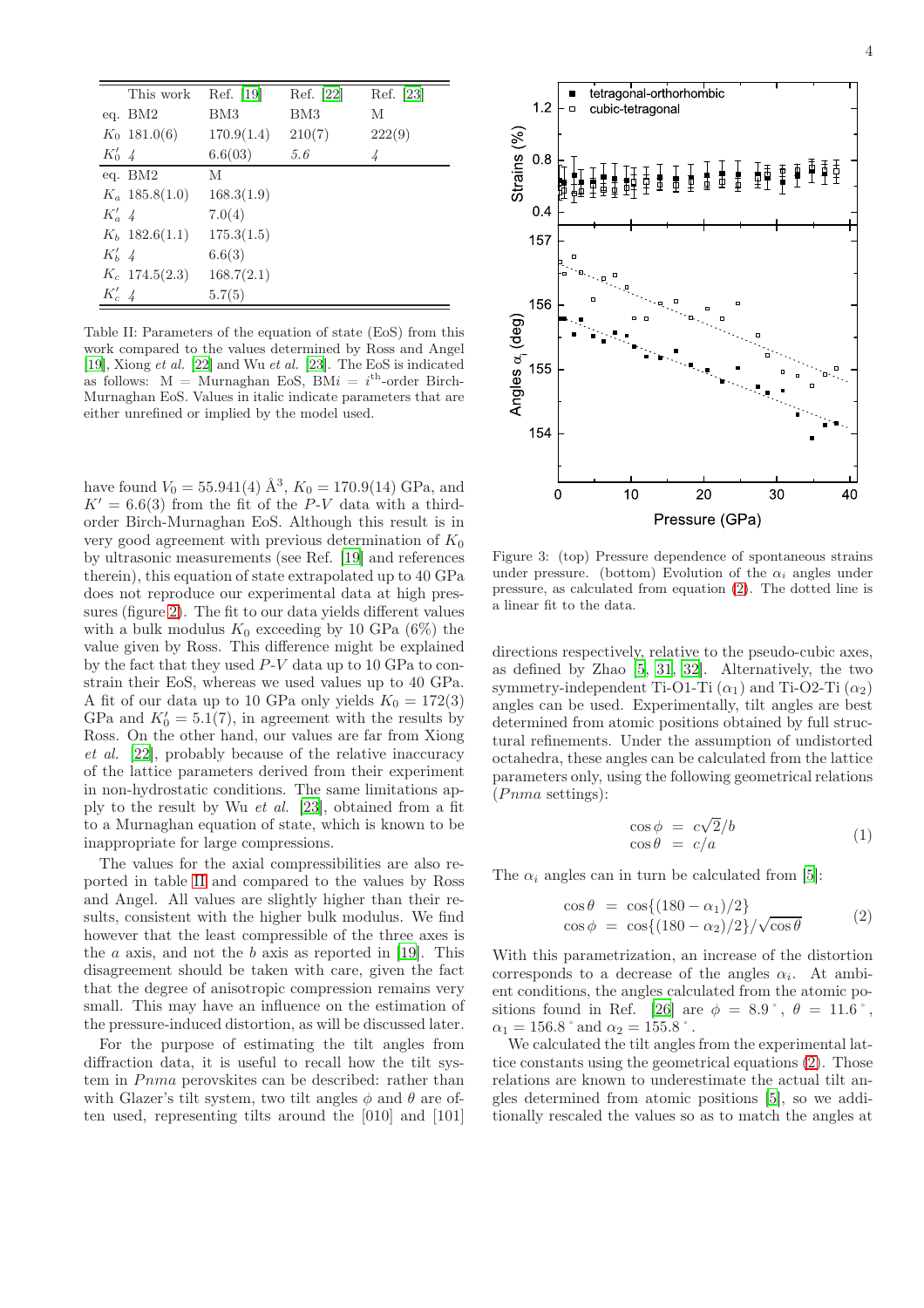room pressure. The evolution is shown in figure [3](#page-3-2) (bottom). The angles decrease slightly with pressure, with an average rate of -0.045˚/GPa.

It is also possible to quantify the distortion in  $Pnma$ perovskites by spontaneous strains. As pointed out in Ref. [\[5](#page-9-3), [19,](#page-10-9) [33,](#page-10-23) [34](#page-10-24)], spontaneous strains of interest for the orthorhombic structure can be calculated from the pseudo-cubic lattice parameters as follows:  $\varepsilon_{ct}$  =  $|c-a_0|/a_0$  measures the distortion from cubic to tetragonal and  $\varepsilon_{\text{ot}} = |a-b|/a_0$  the distortion from orthorhombic to tetragonal, were  $a_0$  is the cubic lattice constant approximated here as  $V^{1/3}$ . These quantities are plotted in figure [3](#page-3-2) (top). Both strains increase up to 40 GPa, but so slightly that it almost remains constant within the experimental uncertainty. This small variation is consistent with the observation by Ross and Angel [\[19\]](#page-10-9) who had observed no pressure-dependence of these strains between 0 and 10 GPa, and confirms that these strains are not well adapted to the study of the very weak pressure-induced distortion in CTO.

## IV. RAMAN SPECTROSCOPY

The group theoretical analysis for CTO in the  $Pnma$ space group yields 24 Raman active phonon modes decomposed as  $7A_g + 5B_{1g} + 7B_{2g} + 5B_{3g}$ . The Raman spectrum of CTO has been studied experimentally by several authors in the past at ambient conditions, as a function of temperature [\[35](#page-10-25)[–37\]](#page-10-26), under pressure up to 26 GPa [\[21](#page-10-11)] and under high-pressure and temperature [\[38\]](#page-10-27). In spite of these works, a comprehensive assignment of the 24 Raman active phonons is still lacking. This is due to (i) band overlapping of the numerous Raman modes, (ii) the small distortion from the cubic perovskite which may result in narrow splittings and low intensities for some Raman modes and (iii) an intense background scattering. This background can be described as two broad bands in the 200-550 and 600-750  $\text{cm}^{-1}$  ranges, usually accounted for by second-order scattering processes, by analogy with the cubic perovskite  $SrTiO<sub>3</sub>$  in which a very similar background is observed although first-order Raman modes are forbidden by symmetry. A partial assignment of the  $7 A<sub>q</sub>$ and some  $B_{2q}$  modes, recalled in table [III,](#page-6-0) was proposed by Mc Millan et al. [\[36](#page-10-28)]. The frequencies and symmetries of Raman active phonon modes were also predicted by ab-initio calculations [\[39](#page-10-29)] but the results appear to be strongly dependent on the choices made on the structure relaxation (atomic positions and/or lattice parameters) in the calculation, and has not been used so far to clarify the assignment. We also note that both studies contain some confusion in the group-theoretical analyses due to the choice of the orthorhombic space group setting  $Pnma$ or  $Pbnm$ . A correspondence between the two settings and the details of the Raman tensors in both cases can be found for example in  $[40]$ . The  $Pnma$  setting is used throughout this paper.

Selected Raman spectra recorded under pressure are



<span id="page-4-0"></span>Figure 4: (top) Polarized spectra recorded at 54.7 GPa in parallel (VV) and crossed (HV) polarization. The modes identified as  $A_g$  (resp.  $B_{1g}$ ) are marked with stars \*. (bottom) Selected unpolarized spectra recorded under pressure. The spectrum at ambient conditions was recorded on a different crystal.

presented in figure [4.](#page-4-0) The intensity of the broad bands associated with second-order processes gradually decreases with pressure. At 30 GPa, the band originally situated in the 200-550 cm−<sup>1</sup> range can be considered to have completely vanished, while some traces of the second band are still visible in the high-frequency part of the spectrum at 800-1000 cm−<sup>1</sup> . This phenomenon is reminiscent of the evolution of the Raman spectrum of  $SrTiO<sub>3</sub>$  under pressure and probably has the same origin [\[8,](#page-9-6) [41\]](#page-10-31). A total of 12 sharp first-order peaks are identified, as well as a broader band at higher frequency that was fitted with two peaks, although more contributions might in fact be overlapping. The evolution of the Raman shifts for the identified bands is shown in figure [5.](#page-5-0) All modes harden under pressure, although with somewhat different slopes and curvatures. We determined the initial slopes of the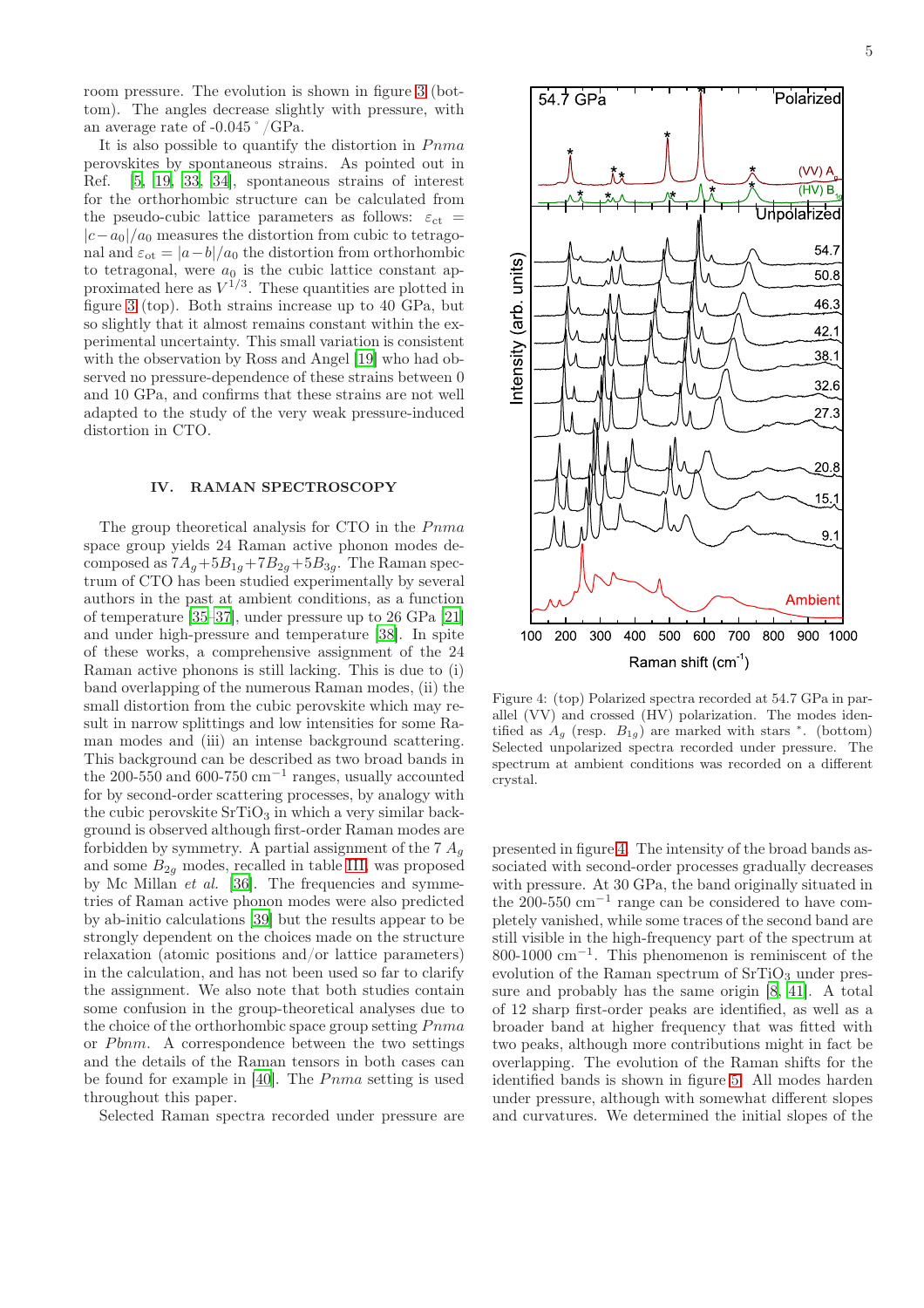

<span id="page-5-0"></span>Figure 5: Evolution of the Raman shifts with pressure. The strongest peaks are marked with full symbols while the open symbols indicate weaker bands. The purple diamonds correspond to second-order features. The dashed line are linear fits to the data in the 0-25 GPa range.

different modes by linear fits in the 0-25 GPa range (table [III\)](#page-6-0). The linewidths (not shown) vary little with pressure and do not show any change that would indicate a phase transition. We measured the spectrum after the experiment (after opening of the cell) and ensured that the typical spectrum of CTO was recovered.

Polarized spectra were recorded at 55 GPa, the highest pressure investigated (figure [4\)](#page-4-0). The orientation of the crystal used in the Raman experiment was previously determined from x-ray diffraction in the DAC at room conditions. In this geometry the incident laser propagation direction lies very close to the z-axis (less than 10˚off) so that the polarization of the laser lies in the  $(xy)$  plane, allowing us to separate  $A_g$  and  $B_{1g}$  modes in parallel (VV) and crossed (HV) polarizations respectively. The spectra in figure [4](#page-4-0) were obtained after rotating the DAC so as to maximize the contrast between the two configurations, in order to be as close as possible to the crystallographic axes. Our polarized spectra therefore allow us to unambiguously assign the modes at 183, 227, 344 and 489 cm<sup>-1</sup> to  $B_{1g}$  symmetry, all of them being strong in the (HV) spectrum and almost absent in the (VV) spectrum (all frequencies are refered to at room conditions).

Similarly, the modes at 155, 251, 328 and 467  $\text{cm}^{-1}$  can be assigned to  $A_q$  symmetry. Those four peaks are also present in the (HV) spectrum, probably as a result of polarization leakage and imperfect sample orientation. The situation is less straightforward for the mode at 288 and the intense modes at  $500-510$  cm<sup>-1</sup> which are observed in both geometries with almost the same intensity. We assign the mode at 288 cm<sup>-1</sup> to  $A<sub>g</sub>$  symmetry, although its rather strong intensity in the (HV) spectrum might indicate a mode superposition. The modes at 500-510 cm−<sup>1</sup> are peculiar in so far as they are hardly visible at room conditions but gain intensity under pressure. These modes correspond to the strong broad band at  $493 \text{ cm}^{-1}$ in the  $B_{1q}$  spectrum noted by Mc Millan and Ross [\[36\]](#page-10-28), who mentioned that it could be due to either first- or second-order scattering. We believe that a second-order nature of these two modes can be ruled out. First, they exhibit a high intensity at both high pressure and low temperature [\[37\]](#page-10-26). Second, they are observed in both polarization geometries (VV) and (VH) thus they cannot be pure overtones. We therefore explain them by a superposition of modes with  $A<sub>g</sub>$  and  $B<sub>1g</sub>$  symmetry. In addition, three very weak bands are observed at 144, 162 and 453 cm−<sup>1</sup> . Their weak intensity does not enable their symmetry to be determined from the polarized spectra. It is nonetheless possible to obtain some information from the fact that the mode at 144 cm<sup>−</sup><sup>1</sup> crosses the mode at 155, which was assigned  $A<sub>q</sub>$  symmetry. Since two modes crossing each other have to be of different symmetries, the mode at 144 cm<sup>-1</sup> is expected to be  $B_{ig}$ . Similarly, the weak mode at  $162 \text{ cm}^{-1}$  crosses the mode at  $183$ cm<sup>-1</sup>. This suggests  $B_{2g}$  or  $B_{3g}$  symmetries for these weak modes, only observed because of imperfections in the sample orientation and polarization conditions.

These assignments are summarized in table [III](#page-6-0) and compared to the previous assignment by Mc Millan and Ross [\[36](#page-10-28)]. We do not confirm the assignment of the modes at 183 and 227 cm<sup>-1</sup> to  $A<sub>g</sub>$  symmetry as they proposed, but we note that they have not observed these two modes in our configuration  $(z(xx)z$  or  $z(yy)z$ .

In a second step, it is useful to associate to each Raman mode specific atomic displacements. A significant amount of work has been carried out in the past for Pnma perovskites and vibrational patterns of the Raman active phonon modes have been proposed by Iliev et al.  $[42, 43]$  $[42, 43]$  in their study of various  $AMnO<sub>3</sub>$  perovskites. The numbering of the Raman modes in the following is taken from these studies. This work requires the knowledge of the phonon eigenvectors, which can be obtained by either ab-initio or empirical lattice dynamics calculations, often carried out using a shell model. As far as CTO is concerned, several ab-initio [\[39](#page-10-29), [44,](#page-10-34) [45](#page-10-35)] and shell model calculations [\[21,](#page-10-11) [46\]](#page-10-36) have been reported. Unfortunately, these calculations have been performed for other purposes than mode assignment and show too poor an agreement between calculated and experimental Raman frequencies to be used for our study. Information can nonetheless be gained from comparison with Raman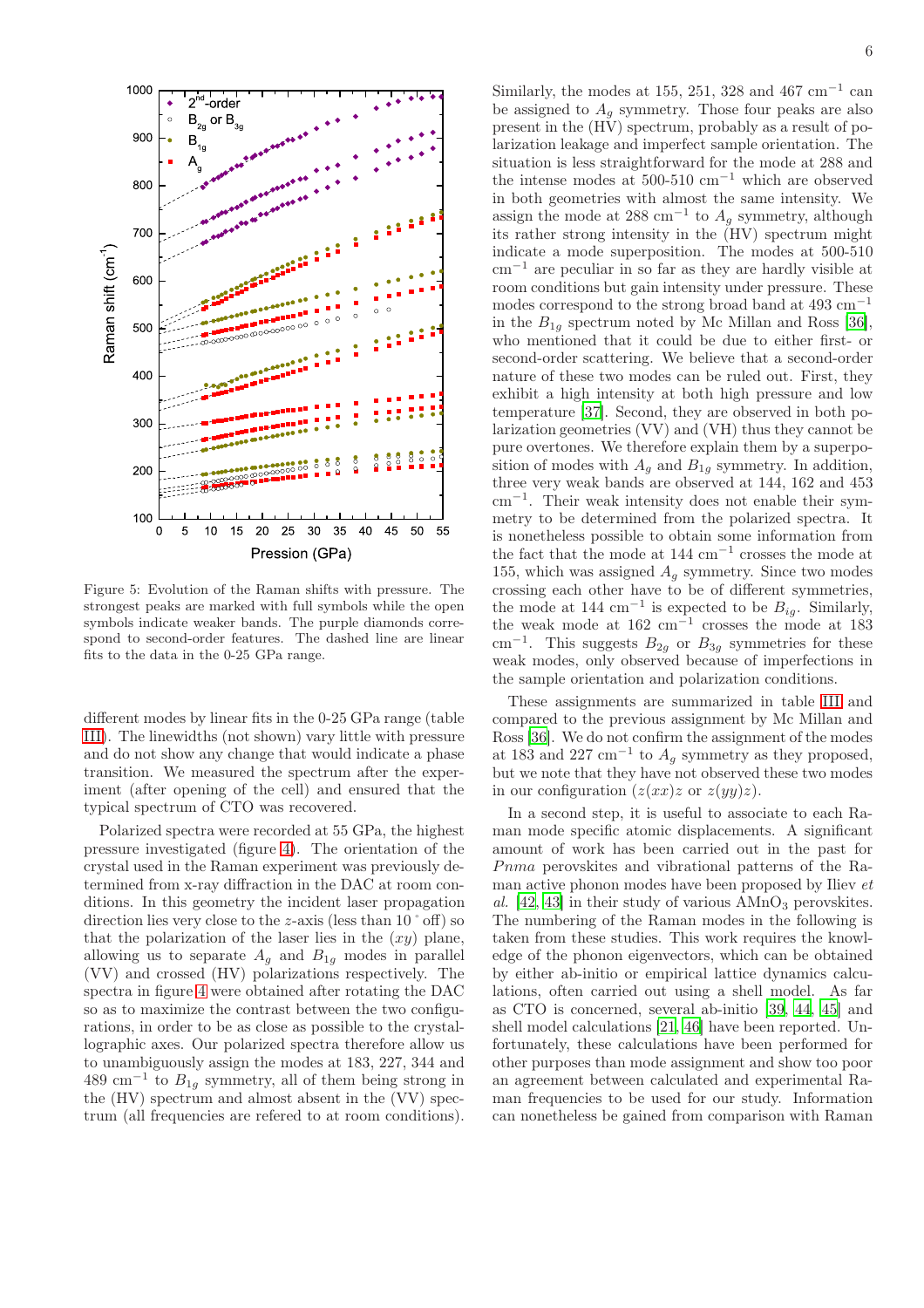data and simulations of isostructural  $CaBO<sub>3</sub>$  perovskites. Several such perovksites have been studied in the past for  $B =$  Ge, Sn, Zr, Mn [\[43,](#page-10-33) [47](#page-10-37)-49]. All of them have the  $Pnma$  orthorhombic structure and the distortion from the cubic perovskite in CTO, as measured for example by the tilt angles, is intermediate between  $CaGeO<sub>3</sub>$  and  $CaMnO<sub>3</sub>$ . Since the B cation sits on a center of symmetry of the crystal, it does not participate in any Raman active mode, and can be expected to have a moderate influence on the Raman frequencies. This is supported by the Raman work by Tarrida et al. [\[49\]](#page-10-38) across the solid solution  $CaZrO<sub>3</sub>-CaSnO<sub>3</sub>$ , which shows that most observed Raman frequencies are only weakly dependent on the B cation. Conversely, their analysis of the Raman spectra across the  $CaZrO<sub>3</sub>-SrZrO<sub>3</sub>$  system clearly points out the Raman modes that strongly depends on the A cation. The comparison for the different  $CaBO<sub>3</sub>$  perovskites is shown in table [IV.](#page-7-0) The agreement between the experimental  $A<sub>g</sub>$  frequencies is remarkable. The agreement is much more difficult to verify for the  $B_{iq}$  modes due to the incomplete mode identification. It is nonetheless possible to proceed to an identification of the pattern of vibrations from the  $CaMnO<sub>3</sub>$  [\[43\]](#page-10-33). The calculated Raman frequencies for  $CaMnO<sub>3</sub>$ , on which the mode assignment is based, is also recalled. For comparison, the results of the shell model calculations for  $\text{CaMnO}_3$  by Sopracase  $et$ al. [\[50](#page-10-39)] are also indicated. Their model was successfully fitted against the infrared active frequencies, but shows marked differences to the Raman frequencies.

Let us consider first the set of modes that involve displacements of the Ca cation in the  $xz$  plane or along the  $y$ direction. The three  $A_q$  modes  $A_q(5,6,7)$  can be identified in all the compounds at very similar frequencies that fit well with the shell model calculations by Abrashev et al. on CaMnO<sub>3</sub> [\[43\]](#page-10-33). Among the  $B_{iq}$  modes involving Ca-displacements, few comparisons can be made, except for  $B_{2q}(7)$  that has been observed in CaGeO<sub>3</sub> and  $CaZrO<sub>3</sub>$ . This attribution is very well corroborated by the study of  $(Ca, Sr)ZrO<sub>3</sub>$  system, which shows that these four modes are by far the most A-cation dependent [\[49\]](#page-10-38). In  $CaTiO<sub>3</sub>$  the corresponding mode frequencies are  $251$ , 288 and 328 cm<sup>−</sup><sup>1</sup> . In addition, the associated mode at 344 cm<sup>-1</sup> matches very well the  $B_{1g}(5)$  mode that also implies Ca shifts along the  $y$  direction, which supports our symmetry-based assignment.

We now turn to the highest frequency modes that involve B-O bond stretching. Three such modes are expected in the 500-550 cm<sup>-1</sup> range. The  $A_g(1)$  mode was observed in  $CaTiO<sub>3</sub>$ ,  $CaZrO<sub>3</sub>$  and  $SrZrO<sub>3</sub>$  and it was shown [\[49\]](#page-10-38) that its frequency was almost insensitive to the A cation. This mode is closely related to the  $B_{1q}(2)$ mode that involves the same movements. This supports our assignment of a superposition of  $A_q + B_{1q}$  for the bands at 505 cm−<sup>1</sup> . Other modes involving bond stretching are expected from the calculation at higher frequencies  $(B_{1g}(1), B_{2g}(1), B_{3g}(1))$  but have not been observed conclusively in any of the compounds.

Of particular interest are the modes corresponding to

| $\omega_0$         |                      | Symmetry        | Slope               |  |  |  |
|--------------------|----------------------|-----------------|---------------------|--|--|--|
| $\rm (cm^{-1})$    | This work Ref. [36]  |                 | $\rm (cm^{-1}/GPa)$ |  |  |  |
| 144                | $B_{2g}$ or $B_{3g}$ |                 | 1.72                |  |  |  |
| 155                | $A_g$                | $A_q$           | 1.28                |  |  |  |
| 162                | $B_{2q}$ or $B_{3q}$ |                 | 1.62                |  |  |  |
| 183                | $B_{1g}$             | $A_q(+B_{2g}?)$ | 1.35                |  |  |  |
| 227                | $B_{1g}$             | $A_a(+B_{2a}?)$ | 2.12                |  |  |  |
| 251                | $A_g$                | $A_q(+B_{2q}?)$ | 1.97                |  |  |  |
| 288                | $A_q$                | $A_q$           | 1.64                |  |  |  |
| 328                | $A_q$                | $A_q$           | 3.11                |  |  |  |
| 344                | $B_{1g}$             |                 | 3.27                |  |  |  |
| 453                | $B_{2g}$ or $B_{3g}$ |                 | 1.89                |  |  |  |
| 467                | $A_g$                | $A_q$           | $2.36\,$            |  |  |  |
| 489                | $B_{1g}$             |                 | $2.56\,$            |  |  |  |
| 500                | $A_q$                |                 | 4.84                |  |  |  |
| 510                | $B_{1g}$             |                 | 4.96                |  |  |  |
| Second-order bands |                      |                 |                     |  |  |  |
| 638                |                      |                 | 5.04                |  |  |  |
| 682                |                      |                 | 4.95                |  |  |  |
| 753                |                      |                 | 5.78                |  |  |  |

<span id="page-6-0"></span>Table III: Summary of the observed Raman modes.

rotations of the octahedra around the [010] and [101] directions respectively:  $A_q(2)$  and  $A_q(4)$ . A comparison with the modes in CaMnO<sub>3</sub> suggests they correspond to the two low-frequency  $A_q$  modes. One of them in CTO can be identifed as the mode at  $155 \text{ cm}^{-1}$ . An ambiguity remains for the second rotational mode: the comparison with the other compounds suggests this could be the mode at 188 cm<sup>-1</sup> identified as an  $A_g$  mode by McMillan and Ross [\[36](#page-10-28)], even though we could not confirm this assignment. The two low-frequency  $B_{1g}(3)$  and  $B_{1g}(4)$ modes also involve rotations of the octahedra and our values for CTO compare well with the frequency measured in  $CaGeO<sub>3</sub>$  and  $CaMnO<sub>3</sub>$ .

## V. DISCUSSION

#### A. Stability of the Pnma structure

Our Raman and X-ray scattering experiments show that the *Pnma* orthorhombic structure of CTO remains stable up to 60 GPa. This result is in contradiction with the report by Xiong  $et \ al.$  [\[22](#page-10-12)] of a phase transition to a hexagonal structure at 10 GPa, but confirms and extends the study by Gillet et al. [\[21\]](#page-10-11) whose Raman scattering experiment had not revealed any phase transition up to 26 GPa. The change interpreted by Xiong et al. [\[22\]](#page-10-12) as a phase transition was most probably due to the solidification of the ethanol-methanol pressure transmitting medium around 10 GPa, all the more that they could not reproduce this transition in a subsequent experiment carried out without any transmitting medium. Moreover, the absence of a phase change does not confirm the abinitio calculation by Wu et al. [\[24](#page-10-14)] who had predicted a transition to the post-perovskite Cmcm phase at 30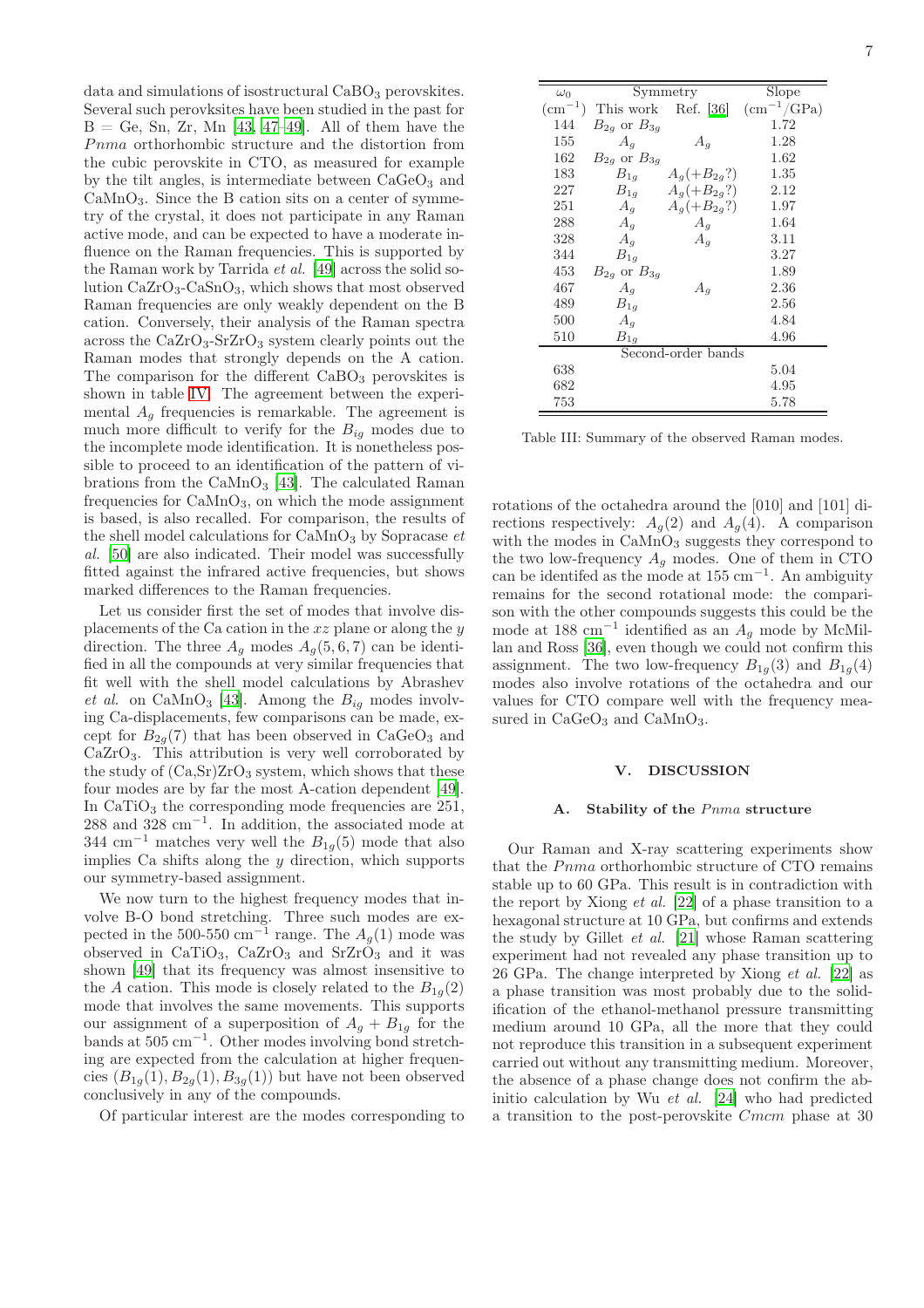|             | CaGeO <sub>3</sub>       | CaTiO <sub>3</sub>       |                          | CaMnO <sub>3</sub> |       |                               | CaSnO <sub>3</sub> CaZrO <sub>3</sub> |                             |
|-------------|--------------------------|--------------------------|--------------------------|--------------------|-------|-------------------------------|---------------------------------------|-----------------------------|
| Mode        | Ref. [47]                | This work                |                          | Ref. [43]          |       | Ref. [50] Ref. [49] Ref. [51] |                                       |                             |
| symmetry    | Exp.                     | Exp.                     |                          | Exp. Calc.         | Calc. | Exp.                          | Exp.                                  | Mode description            |
| $A_q(2)$    | 151                      | 155                      | 160                      | 154                | 146   | 145                           | 145                                   | In-phase $y$ -rotation      |
| $A_g(4)$    | 171                      | $\overline{\phantom{m}}$ | 184                      | 200                | 229   | ÷                             | $\overline{\phantom{0}}$              | In-phase $x$ -rotation      |
| $A_g(7)$    | 265                      | 251                      | 243                      | 242                | 323   | 265                           | 263                                   | Ca and O1, $x$ -shifts      |
| $A_g(5)$    | 284                      | 288                      | 278                      | 299                | 336   | 277                           | 287                                   | $Ca. z-shiffs$              |
| $A_g(6)$    | 328                      | 328                      | 322                      | 345                | 406   | 355                           | 358                                   | Ca and O1, $x$ -shifts      |
| $A_g(3)$    |                          | 467                      | 487                      | 467                | 529   | 442                           | 439                                   | Out-of-phase B-O bending    |
| $A_g(1)$    | $\overline{\phantom{a}}$ | 500                      | $\overline{\phantom{a}}$ | 555                | 657   | $\overline{\phantom{0}}$      | 543                                   | In-phase B-O stretching     |
| $B_{1g}(3)$ | 184                      | 183                      | 179                      | 178                | 207   | ÷,                            | $\blacksquare$                        | Out-of-phase $y$ -rotation  |
| $B_{1g}(4)$ | 237                      | 227                      | $\overline{a}$           | 281                | 265   | $\overline{a}$                | 227                                   | In-phase $x$ -rotation      |
| $B_{1g}(5)$ | 358                      | 344                      | $\overline{a}$           | 354                | 450   | $\overline{a}$                | 305                                   | Ca and O1, $y$ -shift       |
| $B_{1g}(2)$ | $\overline{\phantom{a}}$ | 510                      | $\overline{\phantom{m}}$ | 536                | 656   |                               | 439                                   | Out-of-phase B-O stretching |
| $B_{1g}(1)$ | $\overline{\phantom{a}}$ | 489                      | $\overline{a}$           | 743                | 700   | $\overline{\phantom{0}}$      | 547                                   | Out-of-phase B-O stretching |
| $B_{2g}(4)$ | 162                      | ÷,                       | $\overline{\phantom{a}}$ | 148                | 229   | ÷,                            | 190                                   | Out-of-phase $z$ -rotation  |
| $B_{2g}(7)$ | 248                      |                          | $\overline{\phantom{a}}$ | 232                | 249   |                               | 212                                   | Ca and O1, $z$ -shifts      |
| $B_{2g}(5)$ |                          |                          | $\overline{\phantom{a}}$ | 292                | 306   | ÷                             | 234                                   | Ca and O1, $z$ -shifts      |
| $B_{2g}(6)$ |                          |                          | $\overline{\phantom{a}}$ | 366                | 420   |                               | 418                                   | $Ca. x$ -shifts             |
| $B_{2g}(3)$ |                          |                          | $\overline{\phantom{a}}$ | 453                | 503   |                               | 469                                   | Out-of-phase B-O bending    |
| $B_{2g}(2)$ |                          |                          | $\overline{\phantom{a}}$ | 485                | 541   | ÷                             | 543                                   | In-phase B-O bending        |
| $B_{2g}(1)$ | $\overline{\phantom{0}}$ | $\overline{\phantom{0}}$ | $\overline{a}$           | 749                | 713   | $\overline{a}$                | $\overline{\phantom{0}}$              | In-phase B-O stretching     |
| $B_{3g}(5)$ | $\overline{\phantom{a}}$ | $\overline{\phantom{0}}$ | $\overline{a}$           | 290                | 234   | ÷                             | $\overline{\phantom{0}}$              | Ca, $y$ -shifts             |
| $B_{3g}(4)$ |                          |                          | 320                      | 304                | 365   |                               | $\overline{a}$                        | In-phase $z$ -rotation      |
| $B_{3g}(3)$ | 380                      | ۰                        | $\overline{a}$           | 459                | 503   |                               | ÷                                     | Out-of-phase B-O bending    |
| $B_{3g}(2)$ | 496                      | $\overline{\phantom{0}}$ | 564                      | 541                | 655   |                               | ÷                                     | Out-of-phase B-O stretching |
| $B_{3g}(1)$ | $\overline{\phantom{a}}$ |                          |                          | 754                | 719   |                               |                                       | Out-of-phase B-O stretching |

<span id="page-7-0"></span>Table IV: Comparison of the observed Raman modes for different  $CaBO<sub>3</sub>$  perovskites, ordered roughly from the less distorted to the most distorted structure. The numbering and description of the Raman modes follows Ref. [\[43](#page-10-33)]. The assignment of many  $B_{ig}$  Raman modes is unclear due to incomplete information. See the text and references for details.

GPa [\[24](#page-10-14)]. This disagreement could be partially due to the ab-initio calculations being performed at 0 K while our measurements are performed at room temperature and do no exclude the possibility of a phase transition at low temperatures. Alternatively, it could be that high temperatures are necessary to break the bonds involved in the reconstructive perovskite to post-perovskite transition [\[24\]](#page-10-14).

# B. Evolution of the distortion under pressure

We now want to discuss the evolution of the distortion with pressure, especially in the high-pressure regime. First, we shall recall briefly the main features of the valence bond sum model by Zhao [\[16](#page-10-6)]. For a given site  $i = A$  or B, the valence bond sum  $V_i$  is

$$
V_i = \sum_{j}^{N} \exp\left(\frac{R_0 - R_{ij}}{b}\right) \tag{3}
$$

where N is the coordination number,  $R_{ij}$  is the bond length,  $R_0$  a constant specific to an anion-cation pair and  $b = 0.37$  Å a universal constant. The valence bond sum equals the formal valence of the cation at ambient conditions. It is then assumed that the pressure-induced changes in the valence bond sum for sites A and B are equal ("bond valence sum matching principle"). It can then be shown that the compressibility ratio  $\beta_B/\beta_A$  is estimated by  $M_A/M_B$ , where  $M_i$  is the site parameter defined from the average bond lengths  $R_i$  by

$$
M_i = \frac{R_i N}{b} \exp\left(\frac{R_0 - R_i}{b}\right). \tag{4}
$$

In addition, it has been shown later [\[16\]](#page-10-6) that the same model could be used to calculate the evolution of the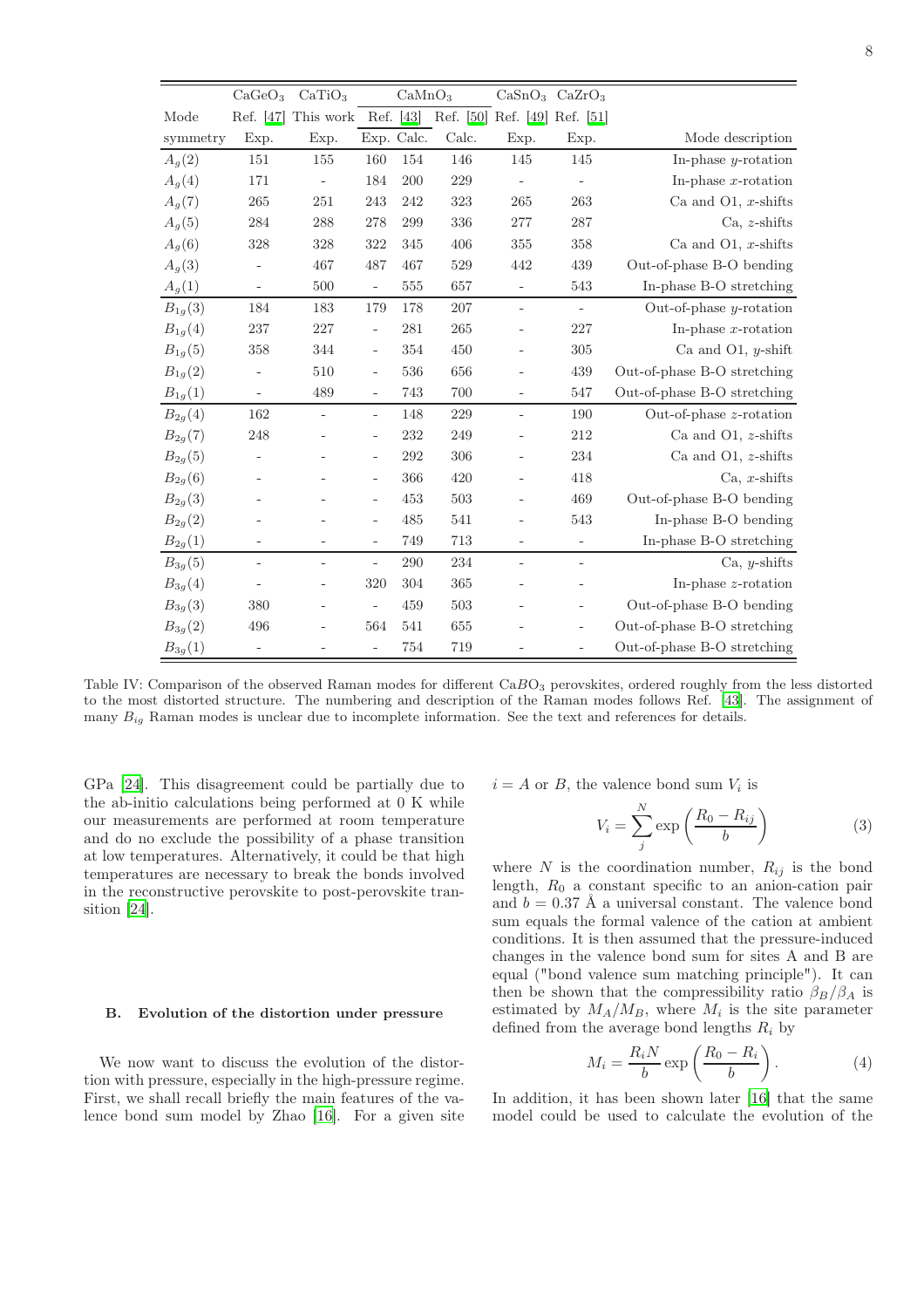tilt angle under pressure from the knowledge of the detailed structure at ambient conditions and the pressuredependence of the lattice parameters. For  $A^{2+}B^{4+}O_3$ perovskites such as CaTiO<sub>3</sub>, this model yields  $\beta_B/\beta_A$  < 1, i.e. the distortion should increase under pressure, and the calculated increasing rate of the tilt angle is - 0.131˚/GPa, in good agreement with experimental data collected up to 10 GPa [\[15](#page-10-5), [16](#page-10-6)]. In the following, we will analyze the evolution of the distortion from our data, and check this model against the evolution up to the highest pressures measured.

Within the model by Zhao, the angles  $\alpha_i$  are determined from the linear compressibilities of the lattice parameters  $\beta_a$ ,  $\beta_b$ ,  $\beta_c$  and the Ti-O bonds, using the relation

$$
\alpha_i = 2\sin^{-1}[\exp(\Delta\beta_i P)\sin(\alpha_{0,i}/2)]\tag{5}
$$

where  $\Delta \beta_1 = \beta_{B-O1} - \beta_b$  and  $\Delta \beta_2 = \beta_{B-O2} - (a^2 \beta_a + a^2 \beta_b)$  $\frac{c^2\beta_c}{a^2+c^2}$ . The average bond compressibility  $\beta_B$  is a good estimate for  $\beta_{B-Oi}$ .  $\beta_B$  in turn is calculated from the variation of the valence bond sum  $V_B$  under pressure:

$$
\beta_B = \frac{b}{R_0} \frac{\mathrm{d} \ln V_B}{\mathrm{d} P} \tag{6}
$$

Finally,  $V_B$  can be estimated at a given pressure in the following way: we calculate for each pressure the average of the bond valence sums for sites  $A$  and  $B$  using the "fixed-coordinates" model, whereby the atomic coordinates in the cell are kept equal to their values at ambient conditions, and only the lattice parameters are set to their experimental values. It was shown in [\[16](#page-10-6)] that this yields a good estimate for the pressure-induced change in the bond valence sum  $\Delta V_B$ .

For the calculation of the tilt angles, we take the initial structure from Sasaki [\[26](#page-10-16)] and the values for  $R_0$  (1.815 Å for Ti-O and 1.967 Å for Ca-O) are taken from Ref. [\[15\]](#page-10-5). For the calculation of the compressibilities, we proceeded in two steps. In a first step, for comparison purposes with the results by Zhao [\[16](#page-10-6)], we estimated the linear compressibility of axes as well as  $d \ln V_B/dP$  by a linear fit to our data between 0 and 10 GPa. With pressureindependent compressibilities calculated in this way, we find an average rate of  $d\langle \alpha_i \rangle / dP = -0.134$  °/GPa, in excellent agreement with the  $-0.131 \degree$  /GPa by Zhao [\[16\]](#page-10-6), showing that the differences found in the previous section regarding the axis compressibilities are small enough to be neglected for the calculation of the tilt angles. The result of this first calculation is shown in figure [6](#page-8-0) (solid line). The comparison with the result found from the direct calculation of the tilt angles from the lattice constants alone (dotted line in figure 6) shows that the geometrical relations [\(2\)](#page-3-1) do not yield a correct angle change rate (-0.045 vs. -0.134 $\degree$ /GPa). This result most probably reflects that the hypothesis of undistorted octahedra is invalid at high pressures.

In a second step, we tentatively performed the same calculation over the full pressure range with pressuredependent axial compressibilities. Of course, we expect



<span id="page-8-0"></span>Figure 6: Evolution of the average Ti-O-Ti angle under pressure calculated in different ways: calculated from the lattice constants using the geometrical relations [\(2\)](#page-3-1) (dotted line), calculated from the bond valence sum model with pressureindependent compressibilities (solid line), calculated from the valence bond sum model with pressure-dependent compressibilities (dashed line), calculated from the frequency of the  $A_q(2)$  Raman mode (symbols).

the model to break down at some point, since the parameters b and  $R_0$  used to calculate the bond valence sum are determined by the requirement that the valence bond sum has to be equal to the formal charge of the cation at ambient pressure. The result is shown in figure [6](#page-8-0) (dashed line). The angles follow closely the results of the first calculation close to ambient pressure but show a much more pronounced curvature and even start to increase again around 35 GPa. This is not unrealistic, since a change in the compression mechanism could in principle result in such an evolution, as is presumably the case in  $ScZrO<sub>3</sub>[17]$  $ScZrO<sub>3</sub>[17]$  $ScZrO<sub>3</sub>[17]$ . In CTO, this behavior remains to be verified experimentally, which would require full structural refinements to calculate tilt angles as accurately as possible. Unfortunately, full structural refinements on single crystals in this pressure range are technically challenging, and X-ray diffraction is not a very sensitive tool for the determination of oxygen positions.

In this context, Raman spectroscopy may be an interesting alternative to follow the two compression mechanisms: bond compression and octahedra tilting. In principle, it is possible to estimate directly the compressibility of a polyhedron from high-pressure Raman measurements provided that a phonon mode can be found that involves in-phase expansion of all its bonds [\[52\]](#page-10-41). The relevant quantity is the mode compressibility that is proportional to  $(d \ln \omega/dP)$ . By comparing the relative increase of the chosen phonon frequencies, it is possible to estimate a compressibility ratio and decide whether the distortion increases or decreases under pressure. However, in a crystal with distorted polyhedra where most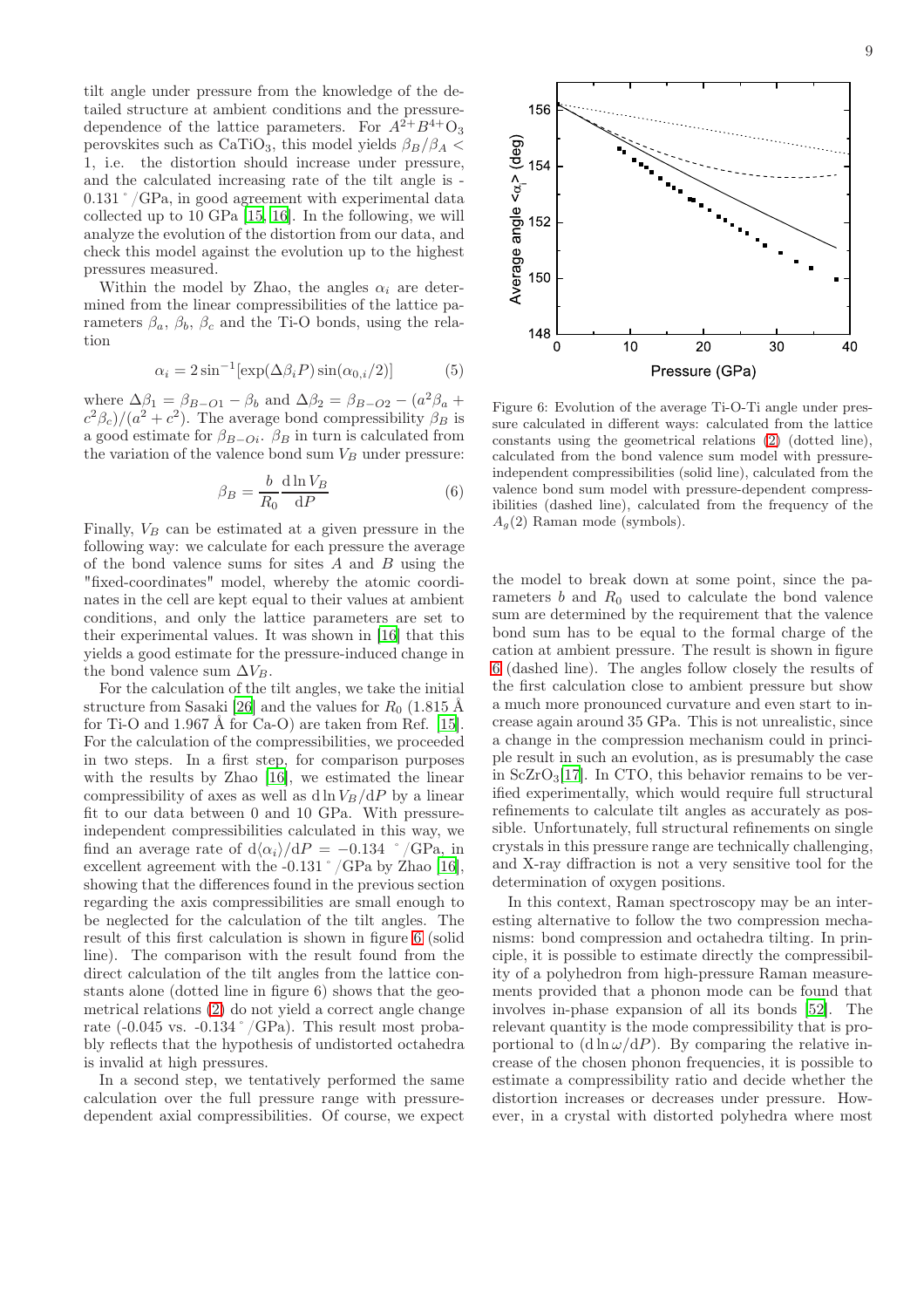phonon modes involve mixed displacement of atoms, it is not straightforward that a suitable phonon mode exists that faithfully reflects the compression of the bonds or the polyhedra. As far as tilt angles are concerned, Iliev et al. have shown in their studies of a series of rare-earth manganates that the two rotational  $A_q(2)$  and  $A_q(4)$  mode frequencies scale with the tilt angles with the empirical rate  $23.5 \text{ cm}^{-1}$ / ° [\[53\]](#page-10-42). This rule has also been found approximately valid in rare-earth scandates [\[54\]](#page-10-43). Unfortunately,  $A^{2+}$ Ti<sup>4+</sup>O<sub>3</sub> perosvkites with the  $Pnma$ structure are rare and the same systematic work can hardly be done. We may however expect a similar rule to hold true for CTO, i.e. the frequencies of the rotational modes to scale with the tilt angles.

From our mode assignment, we oberve that the most pressure-dependent modes are the modes involving Ti-O bond stretching and Ca-shifts. On the other hand, the rotational modes at low frequencies show a much more moderate frequency increase under pressure. This is qualitatively consistent with the general picture of a volume reduction obtained by an overall compression of the bonds with only a slight variation of the tilt angles. The bands with the highest mode compressibility are the bands at  $500-510$  cm<sup>-1</sup> which we have assigned to Ti-O stretching. According to the vibrational pattern by Iliev, the mode best suited to the examination of the compression of TiO<sub>6</sub> octahadra would be the  $B_{3q}(1)$ at high frequencies (octahedra "breathing" mode). This mode however, was not identified in  $CaTiO<sub>3</sub>$  nor in any of the  $CaBO<sub>3</sub>$  compounds mentioned above. Moreover, the mode compressibility calculated from the evolution of bands at  $500-510$  cm<sup>-1</sup> is the strongest of all observed modes, and we cannot expect to extract compressibility ratios in agreement with the value now well established from crystallography. This reflects the need for a more precise identification of the relevant breathing modes.

Finally, we consider the evolution of the rotational modes and assume that the  $A_g(2)$  and  $A_g(4)$  scale with the tilt angles  $\phi$  and  $\theta$  respectively. In CTO, we have  $\phi = 8.9$ ° and  $\theta = 11.6$ °. The  $A_g(2)$  rotation mode was identified as the mode at 155 cm<sup>-1</sup> and we additionally assume the  $A_q(4)$  is indeed the mode at 181, although it is emphasized that some ambiguity remains. From the evolution of their frequencies under pressure (1.28 and 1.35 cm<sup>−</sup><sup>1</sup>/GPa respectively), we calculate an average angle variation of -0.160˚/GPa, which compares reasonably well to the -0.134˚/GPa calculated by the valence 10

bond sum model. It is therefore not unreasonable to consider that these phonon frequencies provide a good approximation of the average tilt angle. The average angle calculated in this way (and shifted to match the value at zero pressure) is plotted in figure [6](#page-8-0) together with the results of the different calculations. The evolution suggests that the increase of the tilt angles slows down as pressure increases, which is consistent with the prediction of the pressure-dependent valence bond sum model, although the pressure ranges involved are very different. Further work and more conclusive mode assignments are needed for a validation of this approach, but we believe that Raman spectroscopy can be a valuable tool to estimate tilt angles in the high-pressure region.

# VI. CONCLUSION

We have performed X-ray diffraction and Raman spectroscopy on single crystal  $CaTiO<sub>3</sub>$  in a diamond-anvil cell up to 60 GPa and 55 GPa respectively. The orthorhombic  $Pnma$  structure remains stable over the whole pressure range investigated, which contradicts the ab-initio prediction of a transition to a post-perovskite phase at 30 GPa. We calculated the bulk modulus of CTO  $K_0$  by a fit to the compression data in the 0-40 GPa range and found a value of 181.0(6), in good agreement with previous results. In addition, polarized Raman spectra were recorded at high pressure and have enabled us to clarify the Raman mode assignment of CTO, and identify reliably Raman modes associated to Ti-O bond stretching, Ca shifts and octahedra rotations. The analysis of the rotational Raman modes as well as calculations using the valence bond sum model both suggest that the weak distortion of the  $Pnma$  structure increases under pressure but with a decreasing rate.

#### VII. AKNOWLEDGMENTS

The authors are grateful for precious help from the ESRF staff, especially M. Mezouar at the ID27 Beamline for the allocation of inhouse beamtime, as well as J. Jacobs from the sample environment pool. Support from the French National Research Agency (ANR Blanc PROPER) is acknowledged.

- <span id="page-9-0"></span>[1] K. Rabe, C. Ahn, and T. J.-M., Physics of ferroelectrics:A Modern Perspective, Springer, Berlin, 2007.
- <span id="page-9-1"></span>[2] J. Kreisel, B. Noheda, and B. Dkhil, Phase Transitions 82, 633 (2009).
- <span id="page-9-2"></span>[3] A. M. Glazer, Acta Crystallogr. B 28, 3384 (1972).
- [4] A. M. Glazer, Acta Crystallogr. A 31, 756 (1975).
- <span id="page-9-3"></span>[5] R. H. Mitchell, Perovskites: Modern and ancient, Almaz

Press, Ontario, Canada, 2002.

- <span id="page-9-4"></span>[6] E. Salje, Phase Transitions in Ferroelastic and co-elastic crystals, Cambridge University Press, 1993.
- <span id="page-9-5"></span>[7] P. A. Fleury, J. F. Scott, and J. M. Worlock, Phys. Rev. Lett. **21**, 16 (1968).
- <span id="page-9-6"></span>[8] M. Guennou, P. Bouvier, J. Kreisel, and D. Machon, Phys. Rev. B 81, 054115 (2010).
- <span id="page-9-7"></span>[9] J. F. Scott, Phys. Rev. 183, 823 (1969).